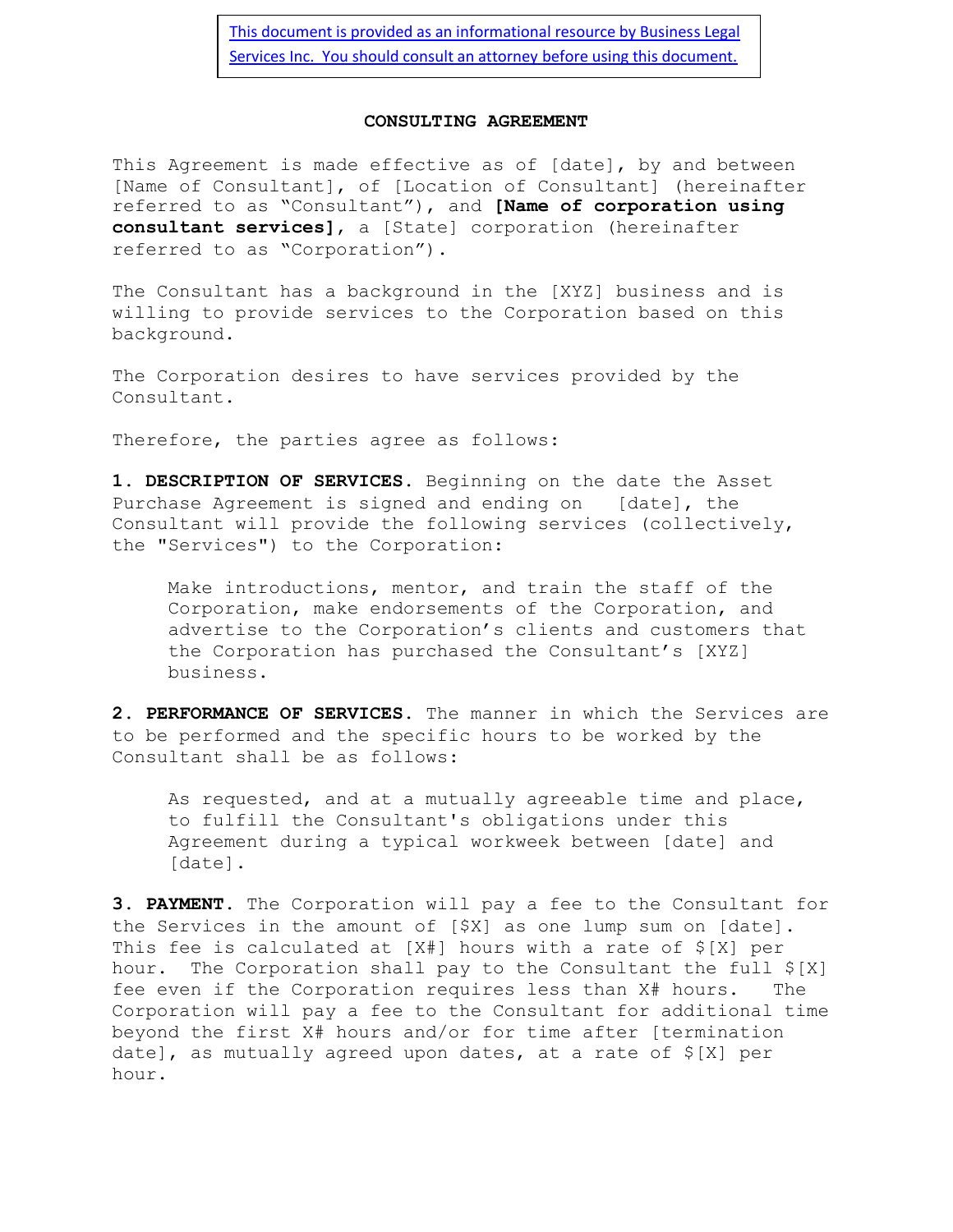**4. EXPENSE REIMBURSEMENT.** Consultant shall be entitled to reimbursement from Corporation for all "out-of-pocket" expenses, including travel expenses as pre-approved by Corporation.

**5. SUPPORT SERVICES.** Corporation will provide the following support services for the benefit of Consultant:

## **[Desks, office supplies, secretarial services, etc.]**

**6. TERM/TERMINATION.** This Agreement shall terminate automatically on [date], unless the parties mutually agree in writing to a continuance.

**7. RELATIONSHIP OF PARTIES.** It is understood by the parties that Consultant is an independent contractor with respect to Corporation, and not an employee of Corporation. Corporation will not provide fringe benefits, including health insurance benefits, paid vacation, or any other employee benefit, for the benefit of Consultant.

**8. ASSIGNMENT.** Consultant's obligations under this Agreement may not be assigned or transferred to any other person, firm, or corporation without the prior written consent of Corporation.

**9. RETURN OF RECORDS.** Upon termination of this Agreement, Consultant shall deliver all records, notes, data, memoranda, models, and equipment of any nature that are in Consultant's possession or under Consultant's control and that are Corporation's property or relate to Corporation's business.

**10. NOTICES.** All notices required or permitted under this Agreement shall be in writing and shall be deemed delivered when delivered in person or deposited in the United States mail, postage prepaid, addressed as follows:

IF for Consultant: [Name] [Street Address] [City, State, Zip code]

IF for Corporation: [Name] [Street Address] [City, State, Zip code]